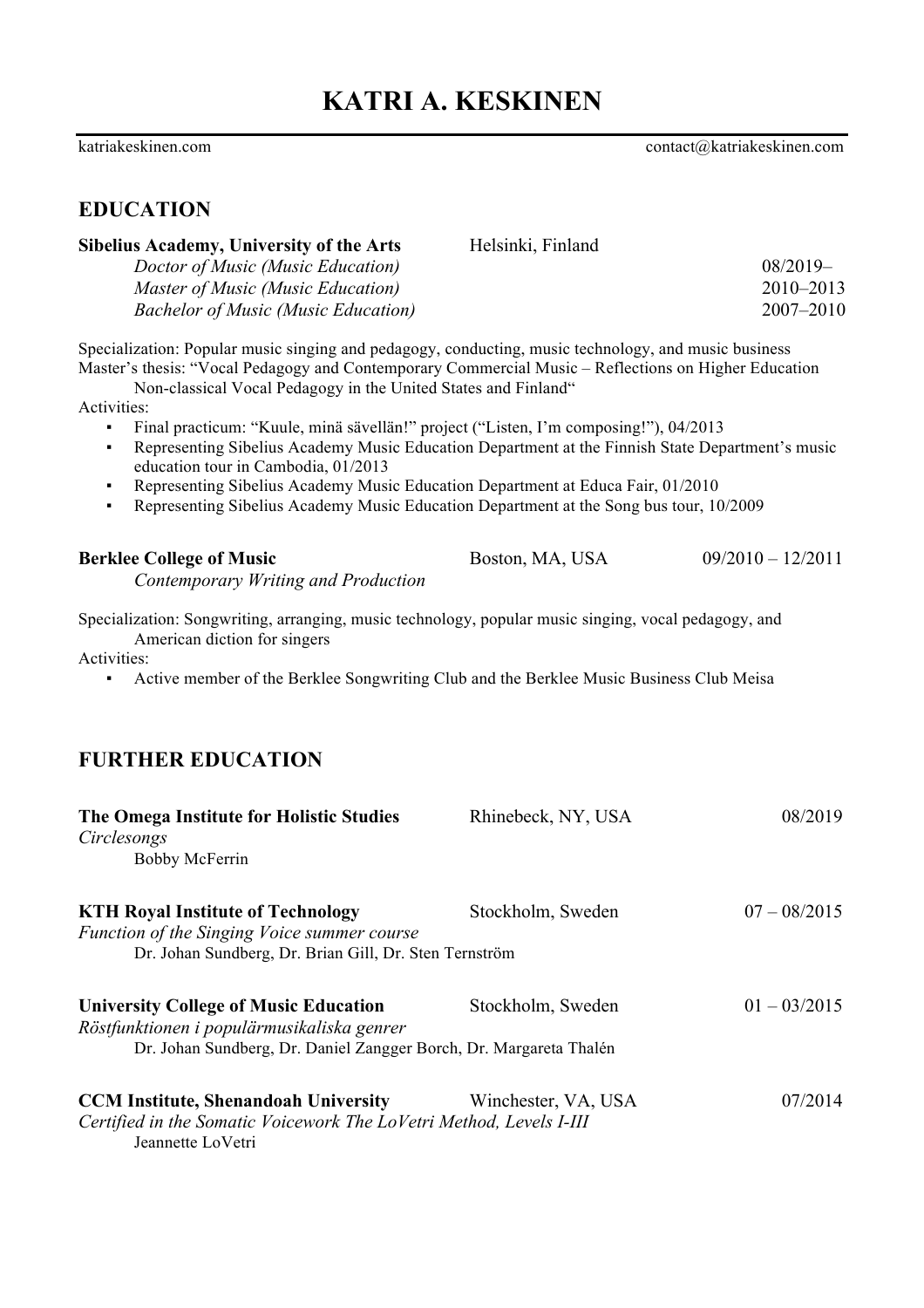# **WORK EXPERIENCE**

*Freelancing voice teacher, songwriter, and arranger since 2008. Entrepreneur since 2016.*

| Songwriting and Vocal Coach (Seasons 2 & 3)<br><b>SVT Sweden's Television, Barnkanalen</b>                                                                                                                                                                                                                                                                      | $05/2018 - 06/2019$ |
|-----------------------------------------------------------------------------------------------------------------------------------------------------------------------------------------------------------------------------------------------------------------------------------------------------------------------------------------------------------------|---------------------|
| Appearing in two seasons of a children's TV program "Musikkollot" as a music teacher, songwriter,<br>and voice coach                                                                                                                                                                                                                                            |                     |
| Season 2 aired fall 2018, season 3 to be aired fall 2019                                                                                                                                                                                                                                                                                                        |                     |
| Course Secretary<br>The Science of the Singing Voice, Sandvik, Malmköping<br>Facilitator at Dr. Johan Sundberg's summer course                                                                                                                                                                                                                                  | 07/2017             |
| Voice Teacher<br>Ekerö Culture School, Ekerö Kommun, Stockholm<br>Group singing lessons for pupils age 9-20<br>Choir conductor for pupils age 9-20, band teacher for pupils age11-20                                                                                                                                                                            | $01/2016 -$         |
| <b>Choir Conductor</b><br>Finskt förvaltningsområde, Håbo kommun<br>Weekly choir rehearsals for Bålsta's Swedish-Finnish choir<br>Arranging music and preparing for concerts, teaching vocal technique                                                                                                                                                          | $02/2014 - 12/2017$ |
| Vocal Coach<br><b>Folkuniversitet, Stockholm</b><br>Course creator and instructor for "Sing it!" beginners, intermediate, and advanced courses<br>Course instructor for "Våga Sjung" beginners course<br>٠                                                                                                                                                      | $01/2014 - 06/2015$ |
| Teacher/Music Pedagogue<br>Sverigefinska Skolan in Botkyrka<br>Teaching music for children age 3-12 in Finnish and Swedish<br>Group instruction in guitar, piano, and drums for age 6-10<br>Cirkus Musikör musical theater project with children age 5-9, spring 2014<br>Chigun arvoitus space musical theater project with children age 6-12, spring 2015<br>٠ | $12/2013 - 08/2014$ |
| <b>Women's Choir Conductor</b><br>ZinZingen, Helsinki<br>Weekly choir rehearsals and preparing for performances<br>Arranging and teaching vocal technique                                                                                                                                                                                                       | $02/2013 - 08/2013$ |
| Voice Teacher<br><b>Estrada school of music and dance, Espoo</b><br>Teaching pop/jazz singing lessons for pupils age 9-20<br>Preparing for performances                                                                                                                                                                                                         | $08/2012 - 05/2013$ |
| Children's Choir Conductor<br>Vantaa Music Institute, City of Vantaa<br>Weekly choir rehearsals to Minit (age 5-9) and Lauriina (age 10-14)<br>Introducing basic techniques for singing, music theory, and improvisation                                                                                                                                        | $08/2009 - 05/2010$ |
| Singer/Musician<br>Sibelius Academy Vocal Ensemble, Helsinki<br>Soprano in a choral conducting students' rehearsal ensemble for 16 professional singers<br>Vast repertoire from Renaissance to modern choral music                                                                                                                                              | $09/2009 - 04/2010$ |
| Music teacher/Musician<br>The Finnish National Board of Education & Sibelius Academy<br>Student teacher in a week-long "Laulubussi" ("Singing bus") tour in Eastern-Finnish schools                                                                                                                                                                             | $09/2009 - 10/2009$ |

▪ Workshops and concerts